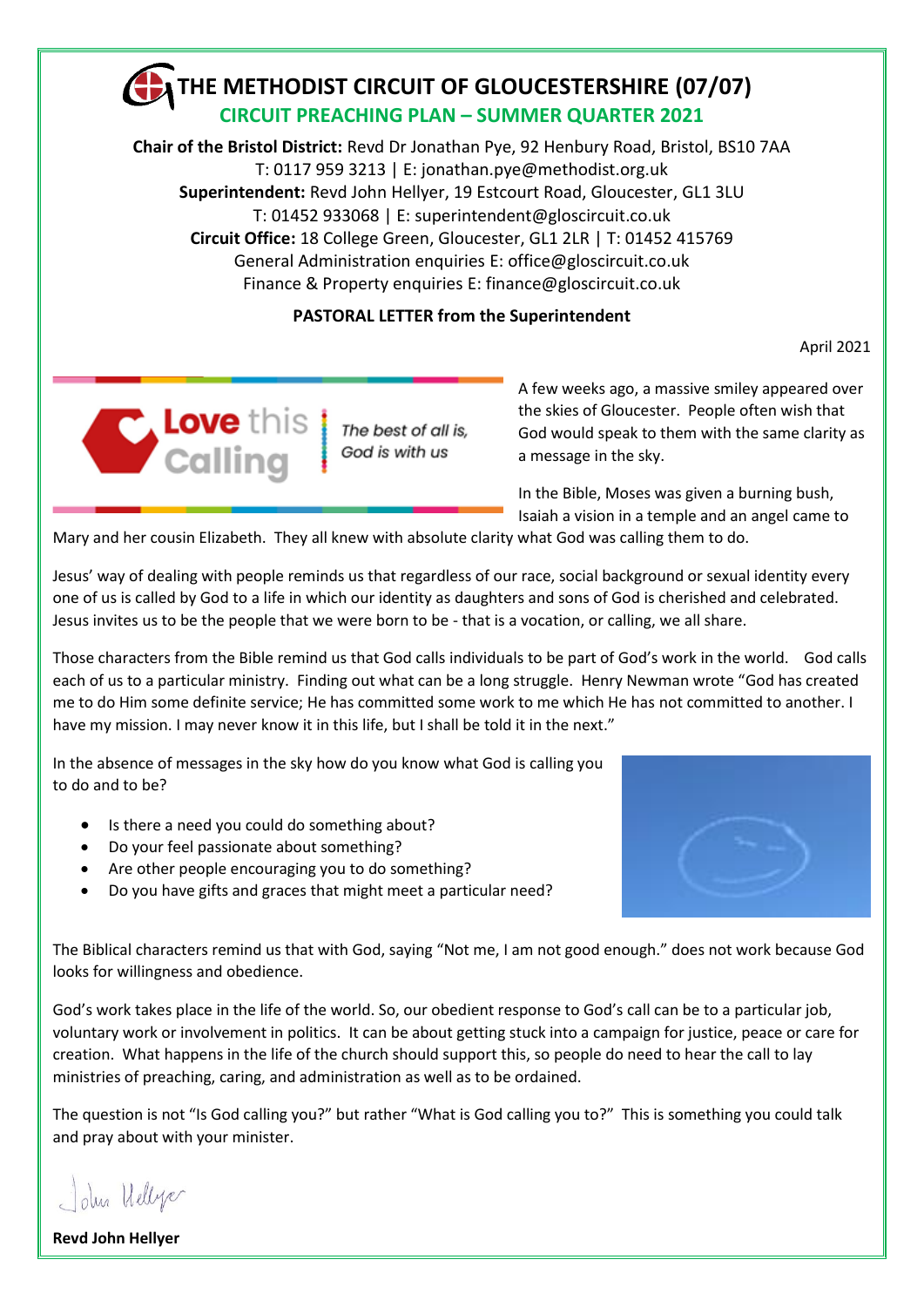### **PREACHER AND CHURCH NEWS**

We welcome Rev'd Esther Mason to our circuit as the new Baptist Minister at Christchurch Nailsworth; Trevor Wills, a Local Preacher in Training 'On Trial', who has joined us from the Kennet and Test Valley circuit and Sue Burnham, member of Stonehouse, who will be training as a Local Preacher in Training 'On Note'. We wish Esther and her family well settling into their new home and both Trevor and Sue well with their studies.

We give our thanks to Rev'd Stuart Radford for his years of service as minister at Christchurch Nailsworth, and to Rev'd John Beardsley who has decided to step down from his role as Circuit Archivist. Sue Woodward, member of Hucclecote Methodist Church and fellow Circuit Archivist, has kindly agreed to take on the work as well as continuing with her own. We offer our thanks to Stuart and John for their many years of service and work.

We hold in our thoughts Local Preachers Eileen Beardsley and John Rainbow, who have both taken the difficult decision to 'retire' from active preaching. We thank them for their years of service, commitment and witness and wish them every blessing for the future.

We were saddened to report the deaths of Rev'd John Turner and of Mrs Rosemary Sheldon. John was a supernumerary minister ordained in 1956 who passed away on 6 April. He was superintendent minister in the Tewkesbury and Cheltenham circuit from 1991 to 1996 with pastoral charge of St Mark's, Hawling, Whaddon, Shipton Olife and Andoversford and was a much loved minister. He retired to live in Cheltenham with his wife Barbara and had been worshipping at Bethesda. Our thoughts and prayers are with Barbara and their family and friends as we give thanks for John and rejoice that he is with the Lord he loved and served. Rosemary was a Local Preacher in this circuit since 1993 who passed away on 3 March. She preached in the old Gloucester circuit and was a member of Christchurch Abbeydale. Although an accredited local preacher in the Methodist Church, Rosemary also preached in the United Reformed Church and served as chaplain at Gloucester Cathedral. Rosemary will be remembered for her work as a local preachers' tutor and the encouragement she gave to those in training, together with helping establish the 'Jigsaw Choir'; bringing together singers from various churches to lead choral services. We give thanks for the life of Rosemary and remember all those who knew her in our prayers.

During this quarter some of our ministers will be taking their sabbatical: Rev'd Naomi Cooke from 1 April to 30 June, Rev'd Sue Peat (with annual leave) from 1 May to 16 August and Rev'd John Kime (with annual leave) from 1 May to 31 August.

### **LECTIONARY READINGS – Year B**

**Sunday 6 June – Ord 10** 1 Samuel 8:4-11 (12-15) 16-20 (11:14-15); Psalm 138; 2 Corinthians 4:13-5:1; Mark 3:20-35 **Sunday 13 June – Ord 11** 1 Samuel 15:34-16:13; Psalm 20; 2 Corinthians 5:6-10 (11-13) 14-17; Mark 4:26-34 **Sunday 20 June – Ord 12** 1 Samuel 17:(1*a*, 4-11, 19-23) 32-49; Psalm 9:9-20*;* 2 Corinthians 6:1-13; Mark 4:35-41 **Sunday 27 June – Ord 13** 2 Samuel 1:1, 17-27; Psalm 130; 2 Corinthians 8:7-15; Mark 5:21-43 **Sunday 4 July – Ord 14** 2 Samuel 5:1-5, 9-10; Psalm 48; 2 Corinthians 12:2-10; Mark 6:1-13 **Sunday 11 July – Ord 15** 2 Samuel 6:1-5, 12*b*-19; Psalm 24; Ephesians 1:3-14; Mark 6:14-29 **Sunday 18 July – Ord 16** 2 Samuel 7:1-14*a*; Psalm 89:20-37; Ephesians 2:11-22; Mark 6:30-34, 53-56 **Sunday 25 July – Ord 17** 2 Samuel 11:1-15; Psalm 14; Ephesians 3:14-21; John 6:1-21 **Sunday 1 August – Ord 18** 2 Samuel 11:26 – 12:13*a*; Psalm 51:1-12; Ephesians 4:1-16; John 6:24-35 **Sunday 8 August – Ord 19** 2 Samuel 18:5-9, 15, 31-33; Psalm 130; Ephesians 4:25 – 5:2; John 6:35, 41-51 **Sunday 15 August – Ord 20** 1 Kings 2:10-12; 3:3-14; Psalm 111; Ephesians 5:15-20; John 6:51-58 **Sunday 22 August – Ord 21** 1 Kings 8:(1, 6, 10-11,) 22-30, 41-43; Psalm 84; Ephesians 6:10-20; John 6:56-69 **Sunday 29 August – Ord 22** Song of Solomon 2:8-13; Psalm 45:1-2, 6-9; James 1:17-27; Mark 7:1-8, 14-15, 21-23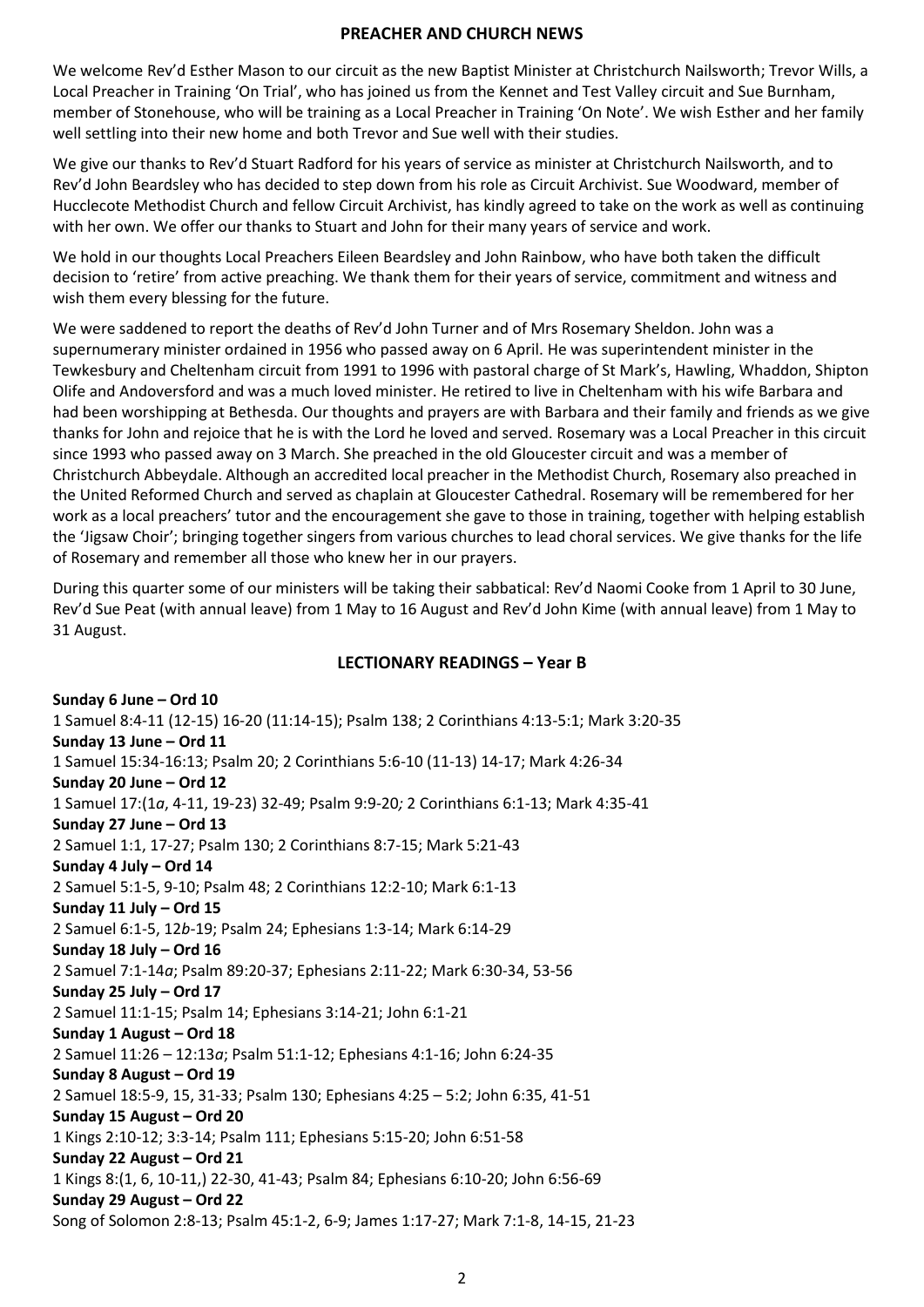## **DIARY DATES**

| 2021                  |                                                         |            |            |
|-----------------------|---------------------------------------------------------|------------|------------|
| Monday 7 June         | Local Preachers & Worship Leaders Area Meeting: Central | TBC.       | 7.30pm     |
| Tuesday 8 June        | Local Preachers & Worship Leaders Area Meeting: North   | <b>TBC</b> | 7.30pm     |
| Wednesday 9 June      | Local Preachers & Worship Leaders Area Meeting: South   | TBC.       | 7.30pm     |
| Thursday 10 June      | Local Preachers & Worship Leaders Area Meeting: West    | TBC.       | 7.30pm     |
| Saturday 3 July       | Welcome Service for Rev'd Esther Mason, new Baptist     | Nailsworth | <b>TBC</b> |
|                       | minister for Christchurch Nailsworth                    |            |            |
| Wednesday 7 July      | Social and Climate Justice Meeting                      | TBC.       | 2pm        |
| Sunday 18 July        | <b>Circuit Assembly &amp; Service</b>                   | TBC.       | 3pm        |
| Sunday 5 September    | <b>Circuit Assembly &amp; Service</b>                   | TBC.       | 3pm        |
| Saturday 11 September | Representative Synod                                    | <b>TBC</b> | 9.30am     |
| Monday 11 &           | <b>Staff Retreat</b>                                    | Ammerdown  |            |
| Tuesday 12 October    |                                                         |            |            |

# **MINISTERS** (with church responsibilities in the Circuit) **DAYS OFF**

| <b>Minister</b>          | Day Off                                                 | <b>Minister</b>       | Day Off                                      |
|--------------------------|---------------------------------------------------------|-----------------------|----------------------------------------------|
| <b>Andrew Biggs</b>      | Friday                                                  | <b>Esther Mason</b>   | <b>TBC</b>                                   |
| Naomi Cooke              | Friday (sabbatical until 30 June)                       | Sue Peat              | Monday (sabbatical & leave until 16 August)  |
| <b>Denise Hargreaves</b> | Monday                                                  | <b>Stuart Radford</b> | Part time Sunday - Wednesday (Ends 31 July)  |
| John Hellyer             | Friday                                                  | Noel Sharp            | Weds & Fridays + $1^{st}$ & $3^{rd}$ Sundays |
| Rachel Hope              | Friday                                                  | <b>Phil Summers</b>   | Friday                                       |
| Michelle Ireland         | Monday                                                  | Simon Topping         | Friday                                       |
| John Kime                | Part time - varies (sabbatical & leave until 31 August) | <b>Wendy Tucker</b>   | Friday                                       |
| David King               | Part time - varies                                      | <b>Martin Turner</b>  | Part time - varies                           |
| Rachel Leather           | Saturday                                                | Jayne Webb            | Friday                                       |
| John McNeill             | Friday                                                  |                       |                                              |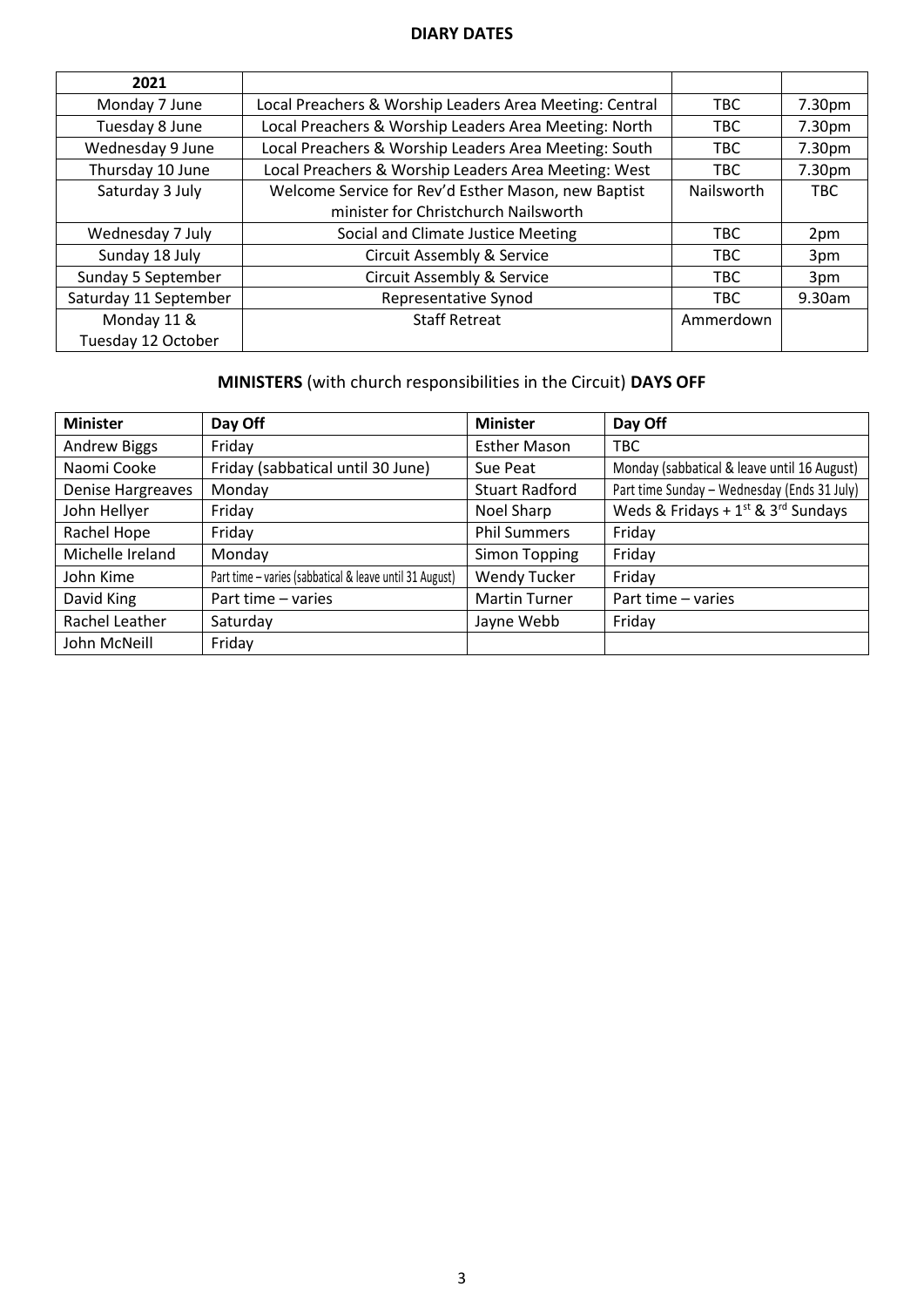|                        | <b>JUNE 2021</b> |                          |                                                     |                          |                               |  |
|------------------------|------------------|--------------------------|-----------------------------------------------------|--------------------------|-------------------------------|--|
| <b>SUMMER 2021</b>     |                  | 6                        | 13                                                  | 20                       | 27                            |  |
| Lectionary Year B      |                  | <b>Ord 10</b>            | Ord 11                                              | <b>Ord 12</b>            | <b>Ord 13</b>                 |  |
| <b>AT HOME WORSHIP</b> |                  | A Biggs                  | Webb                                                | S Topping                | McNeill                       |  |
| <b>ABBEYDALE</b>       | 10.00            | Godden                   | A Evans                                             | Clarkson                 | <b>B</b> Bishop               |  |
| <b>CHRISTCHURCH</b>    | 15.00            |                          |                                                     |                          |                               |  |
| PC                     | 18.00            | <b>B Bishop TIP</b>      | LA CAF                                              |                          |                               |  |
| <b>AMBERLEY</b>        | 8.00             | LA                       | LA                                                  | LA                       | <b>Summers HC</b>             |  |
| <b>RH</b>              | 10.00            | LA                       | LA                                                  | LA                       | LA                            |  |
|                        | 15.00            |                          |                                                     |                          |                               |  |
| <b>APPERLEY</b>        | 11.00            | $-$                      | Webb HC                                             | --                       | Ward                          |  |
| JW                     | 15.00            |                          |                                                     |                          |                               |  |
| <b>AYLBURTON</b>       | 10.30            | Worgan                   | Linzner                                             | Haines                   | Ireland                       |  |
| MI                     | 15.00            |                          |                                                     |                          |                               |  |
| <b>BAILEY LANE END</b> | 15.00            |                          |                                                     |                          |                               |  |
| <b>DH</b>              | 18.00            | Hargreaves HC            | A Biggs                                             | Hargreaves               | Ward                          |  |
| <b>BARTON STREET</b>   | 10.30            | U @St John's             | Guttridge                                           | Hellyer HC               | R Clutterbuck                 |  |
| <b>GLOS JK</b>         | 15.00            |                          |                                                     |                          |                               |  |
| <b>BETHESDA</b>        | 10.30            | LA MH                    | Haslam HC                                           | Seaton                   | Monkton T                     |  |
| <b>CHELTENHAM NC</b>   | 15.00            |                          |                                                     |                          |                               |  |
| <b>BISHOP'S CLEEVE</b> | 10.30            | Leather HC               | LA                                                  | Ledger                   | Guttridge                     |  |
| <b>RL</b>              | 15.00            |                          |                                                     |                          |                               |  |
| <b>BREAM</b>           | 10.45            | Norman                   | Rennard                                             | Pascoe                   | Hargreaves HC                 |  |
| <b>DH</b>              | 15.00            |                          |                                                     |                          |                               |  |
| <b>BRIMSCOMBE</b>      | 10.30            | S Topping HC             | Riddell                                             | Marshall T               | Dearsley                      |  |
| <b>ST</b>              | 15.00            |                          |                                                     |                          |                               |  |
| <b>CAM</b>             | 10.00            | <b>Burridge</b>          | <b>Summers HC</b>                                   | Pearce                   | P Turner                      |  |
| <b>PS</b>              | 15.00            |                          |                                                     |                          |                               |  |
| <b>CHALFORD HILL</b>   | 10.30            | Hope/Hellyer             |                                                     |                          |                               |  |
| <b>RH</b>              | 15.00            |                          |                                                     |                          |                               |  |
| <b>CHURCHDOWN</b>      | 10.30            | Seaton                   | Pascoe HC                                           | McNeill HC               | Zimmerman                     |  |
| JM                     | 15.00            |                          |                                                     |                          |                               |  |
| <b>CINDERFORD</b>      | 10.30            | Hyne                     | Hargreaves HC                                       | Amos                     | Garner T                      |  |
| DH                     | 15.00            | $\sim$ 100 $\pm$         |                                                     | $\sim$                   | $\overline{\phantom{m}}$      |  |
| <b>CIRENCESTER</b>     | 10.30            | Dearsley                 | Ward                                                | Tucker                   | Riddell                       |  |
| <b>ASHCROFT WT</b>     | 16.30            | $\overline{\phantom{m}}$ | $\hspace{0.05cm} \dashrightarrow$                   | $\overline{\phantom{a}}$ | $\hspace{0.05cm} \textbf{--}$ |  |
| <b>CLEMENTS END</b>    | 15.00            | --                       | $\overline{\phantom{a}}$                            |                          |                               |  |
| MI                     | 18.00            |                          | Haines                                              | $-$                      | Ireland                       |  |
| <b>COALWAY</b>         | 10.30            | Ireland                  | J Jackson                                           | Pye                      | Haines                        |  |
| MI                     | 15.00            |                          | $\hspace{0.05cm} -\hspace{0.05cm} -\hspace{0.05cm}$ | $\overline{\phantom{a}}$ | $\hspace{0.05cm} \ldots$      |  |
| <b>DRYBROOK</b>        | 11.00            | Hargreaves HC            | Garner T                                            | Whiting                  | Norman                        |  |
| DH                     | 15.00            | $\overline{\phantom{a}}$ | $\overline{\phantom{a}}$                            | $\overline{\phantom{a}}$ | $\overline{\phantom{a}}$      |  |
| <b>DURSLEY</b>         | 10.30            | Grecian                  | Marshall T                                          | <b>B</b> Cory            | <b>Summers HC</b>             |  |
| PS                     | 15.00            |                          |                                                     |                          |                               |  |
| <b>EASTINGTON</b>      | 11.00            | Daymond                  | <b>Burgin</b>                                       | P Edwards HC             | Hyne                          |  |
| PS                     | 15.00            | $\overline{\phantom{a}}$ | $\hspace{0.05cm} \dashrightarrow$                   |                          | $\overline{\phantom{a}}$      |  |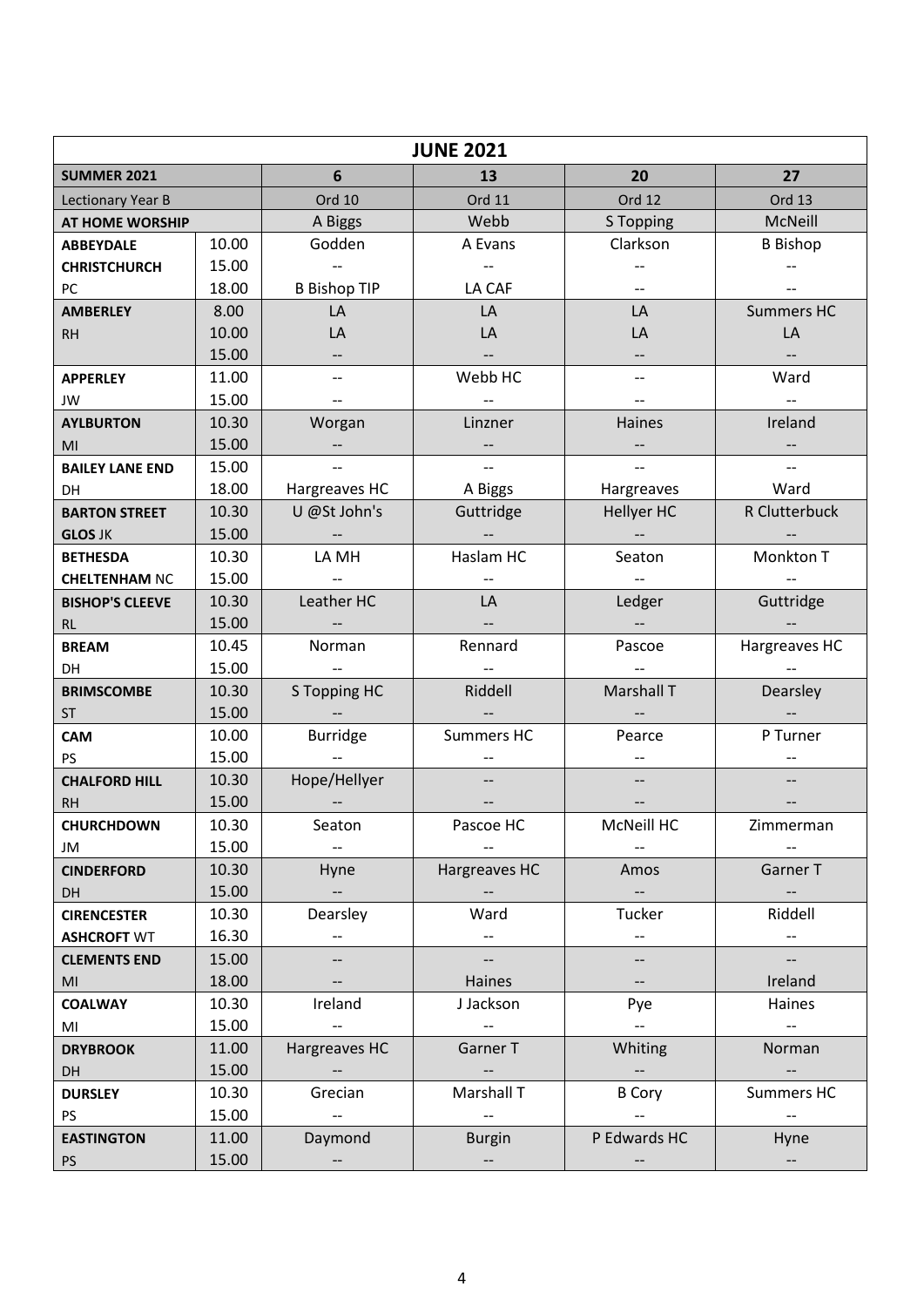|                               | <b>JUNE 2021</b> |                                                     |                          |                                                     |                          |  |
|-------------------------------|------------------|-----------------------------------------------------|--------------------------|-----------------------------------------------------|--------------------------|--|
| <b>SUMMER 2021</b>            |                  | $6\phantom{1}$                                      | 13                       | 20                                                  | 27                       |  |
| Lectionary Year B             |                  | Ord 10                                              | Ord 11                   | <b>Ord 12</b>                                       | Ord 13                   |  |
| AT HOME WORSHIP               |                  | A Biggs                                             | Webb                     | S Topping                                           | McNeill                  |  |
| <b>FAIRFORD</b>               | 10.30            | Green                                               | Tucker                   | <b>Nockels</b>                                      | Tucker                   |  |
| <b>WT</b>                     | 15.00            | $-\hbox{--}$                                        |                          |                                                     |                          |  |
| <b>HARTPURY</b>               | 10.30            | Ward                                                | McNeill HC MH            | LA                                                  | Webb                     |  |
| JM                            | 15.00            |                                                     |                          |                                                     |                          |  |
| <b>HAWLING</b>                | 15.00            | $\overline{\phantom{a}}$                            |                          | $\overline{\phantom{m}}$                            |                          |  |
| <b>NC</b>                     | 18.00            | J Biggs                                             | Alan Jackson             | Pye HC                                              | Hargreaves               |  |
| <b>HUCCLECOTE</b>             | 10.30            | Zimmerman                                           | A Biggs HC               | S Topping                                           | Wills                    |  |
| AB                            | 15.00            |                                                     |                          |                                                     |                          |  |
| <b>LONSDALE RD</b>            | 10.30            | A Biggs HC                                          | D Bennett/J Stanfield MH | Ward                                                | Lewis                    |  |
| <b>GLOUCESTER AB</b>          | 15.00            |                                                     |                          |                                                     | $\overline{\phantom{a}}$ |  |
| <b>NAILSWORTH</b>             | 10.30            | A Evans HC                                          | Radford/Wharin           | Oosthuysen                                          | Radford                  |  |
| <b>CHRIST CHURCH SR</b>       | 15.30            |                                                     |                          |                                                     |                          |  |
| <b>NEWENT</b>                 | 10.15            | LA CofE                                             | LA CofE                  | King                                                | LA CofE                  |  |
| <b>ST MARY'S DK</b>           | 15.00            |                                                     |                          |                                                     |                          |  |
| <b>NORTH CERNEY</b>           | 15.00            |                                                     | McNeill VTBC             |                                                     |                          |  |
| <b>FELLOWSHIP NC</b>          | 11.00            | <b>Butler</b>                                       | Ledger                   | Hargreaves HC                                       | Rennard                  |  |
| <b>PILLOWELL</b><br><b>DH</b> | 15.00            |                                                     |                          |                                                     |                          |  |
| <b>QUEDGELEY</b>              | 10.30            | McNeill HC                                          | LA                       | A Biggs                                             | McNeill HC               |  |
| JM                            | 15.00            |                                                     |                          |                                                     |                          |  |
| <b>RANDWICK ST JOHN</b>       | 11.00            | Alan Jackson                                        | LA                       | <b>Summers</b>                                      | LA                       |  |
| THE BAPTIST RH                | 15.00            |                                                     |                          |                                                     |                          |  |
| <b>ST JOHNS</b>               | 10.30            | King HC U                                           | Hellyer                  | Alison Jackson                                      | D Clutterbuck            |  |
| <b>GLOUCESTER JK</b>          | 15.00            |                                                     |                          |                                                     |                          |  |
| <b>ST MARK'S</b>              | 10.30            | Yates                                               | Leather Z                | Monkton T                                           | Hobbs                    |  |
| <b>CHELTENHAM RL</b>          | 15.00            | $\overline{\phantom{a}}$                            | 18:30 Leather CAF        |                                                     |                          |  |
| <b>SOUTH CERNEY WT</b>        | 18.00            | $\overline{\phantom{m}}$                            | Hellyer                  |                                                     | Tucker                   |  |
| <b>STONEHOUSE</b>             | 10.30            | <b>Burnip Z</b>                                     | Hope                     | LA Z                                                | C Cory HC                |  |
| RH                            | 15.00            |                                                     |                          | $\overline{\phantom{a}}$                            | $\overline{\phantom{a}}$ |  |
| <b>STROUD</b>                 | 10.00            | C Cory/B Cory                                       | Zimmerman Z              | Hope                                                | U CofE                   |  |
| <b>ST ALBANS RH</b>           | 16.00            |                                                     |                          | $\overline{\phantom{a}}$                            | $- -$                    |  |
| <b>TETBURY</b>                | 10.30            | Sharp HC                                            | Alison Jackson           | Sharp                                               | Green                    |  |
| <b>CHRIST CHURCH NS</b>       | 15.00            | $\overline{\phantom{a}}$                            |                          | $\hspace{0.05cm} -\hspace{0.05cm} -\hspace{0.05cm}$ | $\overline{\phantom{a}}$ |  |
| <b>TEWKESBURY</b>             | 10.30            | Webb HC                                             | Monkton T                | LA                                                  | Hellyer                  |  |
| JW                            | 15.00            | $\overline{\phantom{a}}$                            |                          | $- -$                                               | $\overline{\phantom{a}}$ |  |
| <b>TIBBERTON JK</b>           | 15.00            | $\overline{\phantom{a}}$                            |                          | $\overline{\phantom{a}}$                            |                          |  |
| <b>WHADDON ST</b>             | 10.30            | White CAF                                           | M Turner HC              | White CAF HC                                        | Collishaw HC             |  |
| <b>MICHAEL'S MT</b>           | 15.00            | $\hspace{0.05cm} -\hspace{0.05cm} -\hspace{0.05cm}$ |                          |                                                     |                          |  |
| <b>WINCHCOMBE</b>             | 10.30            | LA                                                  | Seaton CA                | Webb HC                                             | <b>Burridge</b>          |  |
| JW                            | 15.00            |                                                     |                          |                                                     |                          |  |
| <b>WOTTON UNDER</b>           | 10.15            | Summers HC                                          | Grecian                  | Grecian                                             | Pearce                   |  |
| <b>EDGE PS</b>                | 15.00            | $\hspace{0.05cm} \textbf{--}$                       | $-\hbox{--}$             | $\hspace{0.05cm} -\hspace{0.05cm} -\hspace{0.05cm}$ | $\overline{\phantom{a}}$ |  |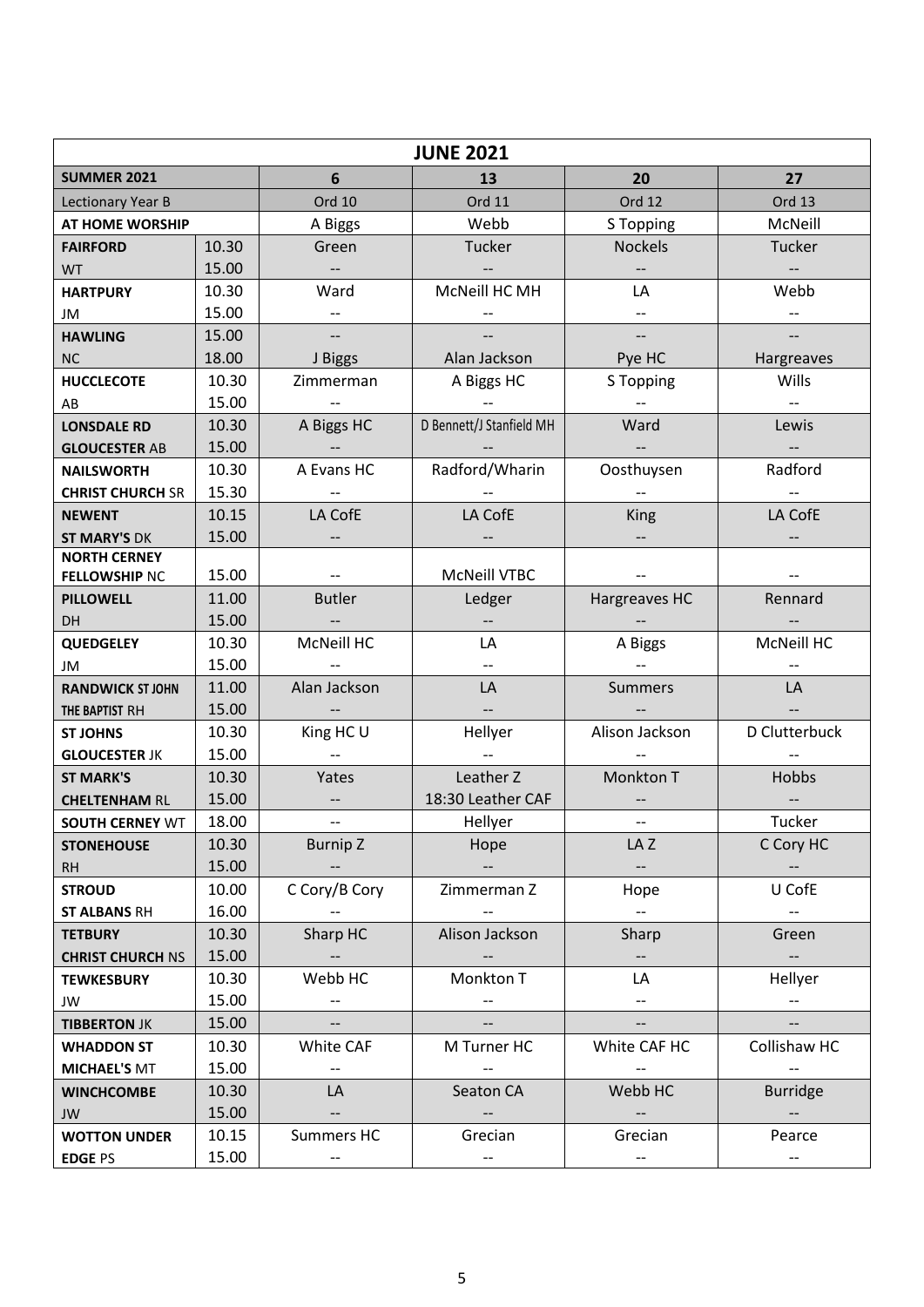| <b>JULY 2021</b>       |       |                          |                                   |                             |                          |
|------------------------|-------|--------------------------|-----------------------------------|-----------------------------|--------------------------|
| <b>SUMMER 2021</b>     |       | $\overline{4}$           | 11                                | 18                          | 25                       |
| Lectionary Year B      |       | Ord 14                   | <b>Ord 15</b>                     | Ord 16                      | Ord 17                   |
| <b>AT HOME WORSHIP</b> |       | Leather                  | Pascoe                            | Ireland                     | <b>Summers</b>           |
| <b>ABBEYDALE</b>       | 10.00 | Clarkson                 | Clarkson                          | Clarkson                    | <b>Birkett</b>           |
| <b>CHRISTCHURCH</b>    | 15.00 |                          |                                   | Hellyer M&S VTBC            |                          |
| PC                     | 18.00 | Clarkson TIP             | Clarkson CAF                      | Clarkson K&G                |                          |
| <b>AMBERLEY</b>        | 8.00  | LA                       | LA                                | LA                          | LA                       |
| <b>RH</b>              | 10.00 | LA                       | LA                                | LA                          | Hope HC                  |
|                        | 15.00 |                          |                                   | Hellyer M&S VTBC            |                          |
| <b>APPERLEY</b>        | 11.00 | $\overline{\phantom{a}}$ | Webb HC                           |                             | P Turner                 |
| JW                     | 15.00 |                          |                                   | Hellyer M&S VTBC            |                          |
| <b>AYLBURTON</b>       | 10.30 | Nott T                   | Ireland HC                        | Ward                        | Ireland                  |
| MI                     | 15.00 | --                       |                                   | Hellyer M&S VTBC            | $-\hbox{--}$             |
| <b>BAILEY LANE END</b> | 15.00 | $\overline{\phantom{a}}$ |                                   | Hellyer M&S VTBC            | $\overline{\phantom{a}}$ |
| DH                     | 18.00 | Hargreaves HC            | Norman                            | <b>Summers</b>              | Sharp                    |
| <b>BARTON STREET</b>   | 10.30 | Ledger                   | Ward HC                           | Pascoe                      | U @St John's             |
| <b>GLOUCESTER JK</b>   | 15.00 |                          |                                   | Hellyer M&S VTBC            |                          |
| <b>BETHESDA</b>        | 10.30 | LA JC                    | Cooke HC                          | R Clutterbuck               | Daymond                  |
| <b>CHELTENHAM NC</b>   | 15.00 |                          |                                   | Hellyer M&S VTBC            | $-$                      |
| <b>BISHOP'S CLEEVE</b> | 10.30 | Ward HC                  | Leather                           | <b>Butler</b>               | Webb                     |
| <b>RL</b>              | 15.00 | $\qquad \qquad -$        | 18:30 LA CAF Z                    | Hellyer M&S VTBC            | 18:30 LA Z               |
| <b>BREAM</b>           | 10.45 | Worgan                   | Garner T                          | Haines                      | Hobbs                    |
| <b>DH</b>              | 15.00 |                          |                                   | Hellyer M&S VTBC            | $\overline{\phantom{a}}$ |
| <b>BRIMSCOMBE</b>      | 10.30 | S Topping HC             | Cracknell                         | Zimmerman                   | LA                       |
| <b>ST</b>              | 15.00 |                          |                                   | Hellyer M&S VTBC            |                          |
| <b>CAM</b>             | 10.00 | Colby                    | Summers HC                        | Hobbs                       | LA                       |
| <b>PS</b>              | 15.00 |                          |                                   | Hellyer M&S VTBC            | $-$                      |
| <b>CHALFORD HILL</b>   | 10.30 | Zimmerman                |                                   |                             |                          |
| <b>RH</b>              | 15.00 |                          |                                   | Hellyer M&S VTBC            | $\overline{\phantom{a}}$ |
| <b>CHURCHDOWN</b>      | 10.30 | M Turner                 | McNeill HC AfC                    | J Jackson                   | LA                       |
| JM                     | 15.00 | $\overline{\phantom{m}}$ | $\hspace{0.05cm} \dashrightarrow$ | <b>Hellyer M&amp;S VTBC</b> | $- -$                    |
| <b>CINDERFORD</b>      | 10.30 | Linzner                  | Hargreaves HC                     | Norman                      | Pascoe                   |
| <b>DH</b>              | 15.00 |                          |                                   | Hellyer M&S VTBC            |                          |
| <b>CIRENCESTER</b>     | 10.30 | Tucker                   | Wills/Burnip A                    | Green                       | Alan Jackson             |
| <b>ASHCROFT WT</b>     | 16.30 | --                       |                                   | 15:00 Hellyer M&S VTBC      |                          |
| <b>CLEMENTS END</b>    | 15.00 | $-$                      |                                   | Hellyer M&S VTBC            |                          |
| MI                     | 18.00 |                          | Ireland HC                        |                             | Godden                   |
| <b>COALWAY</b>         | 10.30 | Ireland HC               | Godden                            | Ireland                     | Garner T                 |
| MI                     | 15.00 | --                       | $\overline{\phantom{a}}$          | Hellyer M&S VTBC            | $-\!$ –                  |
| <b>DRYBROOK</b>        | 11.00 | Hargreaves HC            | Hyne                              | LA                          | Rennard                  |
| DH                     | 15.00 | $\overline{\phantom{a}}$ | $\overline{\phantom{m}}$          | <b>Hellyer M&amp;S VTBC</b> | $\overline{\phantom{a}}$ |
| <b>DURSLEY</b>         | 10.30 | Pearce                   | LA                                | <b>Summers</b>              | Ward HC                  |
| PS                     | 15.00 | $\overline{\phantom{a}}$ |                                   | Hellyer M&S VTBC            |                          |
| <b>EASTINGTON</b>      | 11.00 | <b>King</b>              | J Jackson                         | P Edwards                   | <b>Summers HC</b>        |
| <b>PS</b>              | 15.00 | $\overline{\phantom{a}}$ |                                   | Hellyer M&S VTBC            |                          |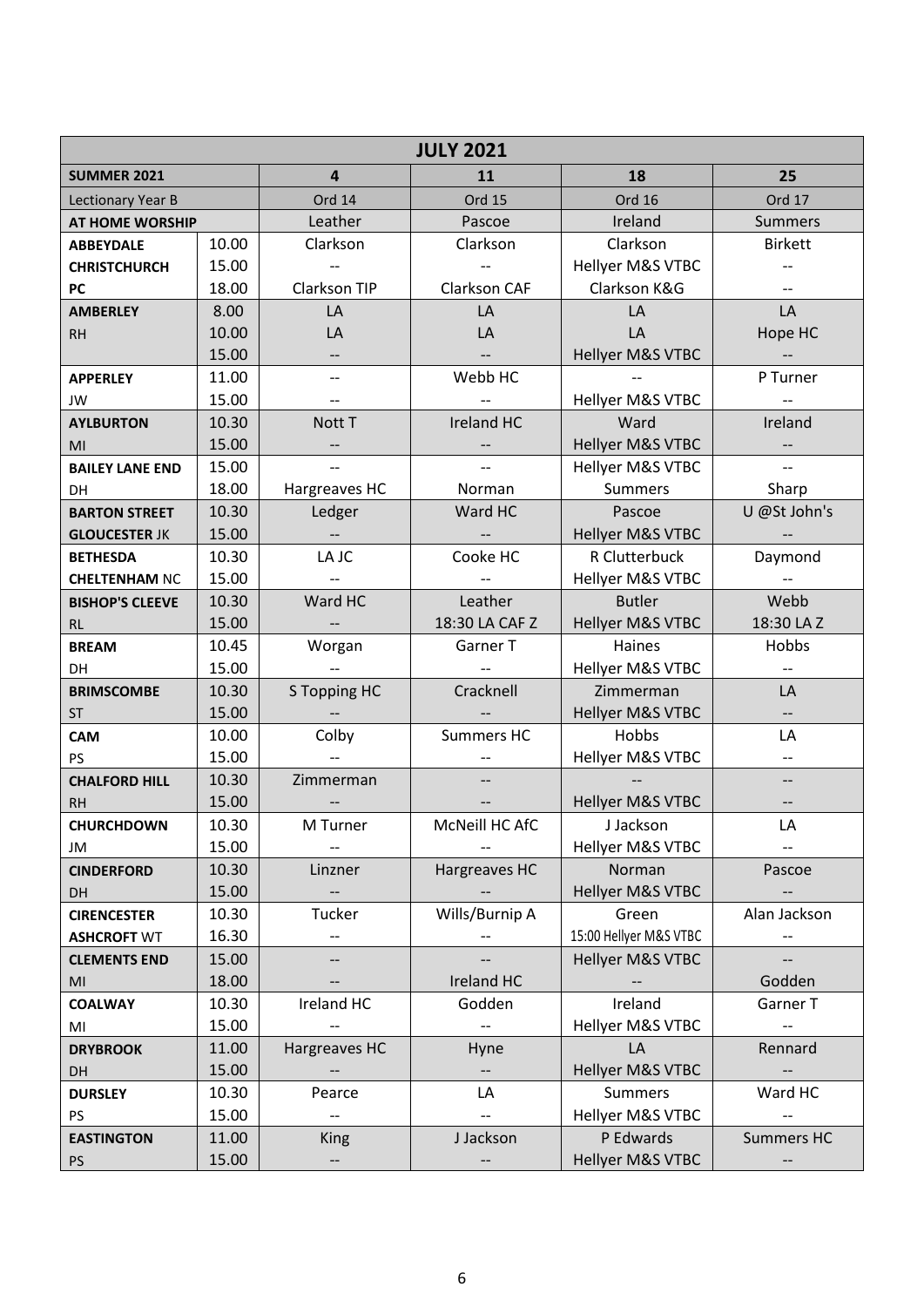|                                   | <b>JULY 2021</b> |                          |                          |                                |                          |  |
|-----------------------------------|------------------|--------------------------|--------------------------|--------------------------------|--------------------------|--|
| <b>SUMMER 2021</b>                |                  | $\overline{4}$           | 11                       | 18                             | 25                       |  |
| Lectionary Year B                 |                  | Ord 14                   | <b>Ord 15</b>            | <b>Ord 16</b>                  | Ord 17                   |  |
| AT HOME WORSHIP                   |                  | Leather                  | Pascoe                   | Ireland                        | <b>Summers</b>           |  |
| <b>FAIRFORD</b>                   | 10.30            | <b>Bridges</b>           | Tucker                   | <b>Burnip</b>                  | Tucker                   |  |
| <b>WT</b>                         | 15.00            |                          |                          | Hellyer M&S VTBC               |                          |  |
| <b>HARTPURY</b>                   | 10.30            | McNeill HC               | Guttridge                | S Topping                      | LA                       |  |
| JM                                | 15.00            |                          |                          | Hellyer M&S VTBC               | --                       |  |
| <b>HAWLING</b>                    | 15.00            |                          |                          | Hellyer M&S VTBC               |                          |  |
| <b>NC</b>                         | 18.00            | McNeill                  | M Turner                 |                                | <b>Hellyer HC</b>        |  |
| <b>HUCCLECOTE</b>                 | 10.30            | Monkton T                | A Biggs                  | Law                            | A Biggs HC               |  |
| AB                                | 15.00            |                          | $\overline{\phantom{a}}$ | Hellyer M&S VTBC               |                          |  |
| <b>LONSDALE RD</b>                | 10.30            | A Biggs HC               | Colby                    | A Biggs                        | Monkton T                |  |
| <b>GLOUCESTER AB</b>              | 15.00            |                          |                          | Hellyer M&S VTBC               |                          |  |
| <b>NAILSWORTH</b>                 | 10.30            | Mason HC                 | Wharin                   | Mason                          | Ledger                   |  |
| <b>CHRIST CHURCH EM</b>           | 15.30            |                          |                          | 15:00 Hellyer M&S VTBC         |                          |  |
| <b>NEWENT</b>                     | 10.15            | LA CofE                  | LA CofE                  | LA CofE                        | King HC                  |  |
| <b>ST MARY'S DK</b>               | 15.00            |                          |                          | Hellyer M&S VTBC               |                          |  |
| <b>NORTH CERNEY</b>               |                  |                          |                          |                                |                          |  |
| <b>FELLOWSHIP NC</b>              | 15.00            |                          | Allsopp VTBC             | Hellyer M&S VTBC               |                          |  |
| <b>PILLOWELL</b>                  | 11.00            | Riddell                  | Grecian                  | LA                             | Amos                     |  |
| DH.                               | 15.00            |                          |                          | Hellyer M&S VTBC               |                          |  |
| <b>QUEDGELEY</b>                  | 10.30<br>15.00   | Grecian                  | Haines                   | McNeill HC<br>Hellyer M&S VTBC | LA<br>$-$                |  |
| JM                                | 11.00            | LA                       | LA                       | Hope                           | LA                       |  |
| <b>RANDWICK ST JOHN</b>           | 15.00            |                          |                          | Hellyer M&S VTBC               | $\overline{\phantom{a}}$ |  |
| THE BAPTIST RH<br><b>ST JOHNS</b> | 10.30            | Seaton HC                | Monkton T                | Hellyer                        | Hellyer U                |  |
| <b>GLOUCESTER JK</b>              | 15.00            |                          |                          | Hellyer M&S VTBC               |                          |  |
| <b>ST MARK'S</b>                  | 10.30            | Leather                  | Seaton HC                | D Clutterbuck                  | Grecian                  |  |
| <b>CHELTENHAM RL</b>              | 15.00            |                          | 18:30 Leather CAFZ       | Hellyer M&S VTBC               | 18:30 LA CAF Z           |  |
| <b>SOUTH CERNEY WT</b>            | 18.00            | $\overline{\phantom{a}}$ | Summers                  | 15:00 Hellyer M&S VTBC         | Tucker                   |  |
| <b>STONEHOUSE</b>                 | 10.30            | Twigg Z                  | Peck                     | Marshall T Z                   | LA                       |  |
| <b>RH</b>                         | 15.00            |                          |                          | Hellyer M&S VTBC               |                          |  |
| <b>STROUD</b>                     | 10.00            | Burridge/Stanfield MH    | Hope Z                   | Burnham/Pearce                 | Dearsley Z               |  |
| <b>ST ALBANS RH</b>               | 16.00            |                          |                          | 15:00 Hellyer M&S VTBC         |                          |  |
| <b>TETBURY</b>                    | 10.30            | Sharp HC                 | Dearsley                 | Riddell                        | Sharp                    |  |
| <b>CHRIST CHURCH NS</b>           | 15.00            |                          |                          | Hellyer M&S VTBC               |                          |  |
| <b>TEWKESBURY</b>                 | 10.30            | Webb HC                  | Yates                    | Seaton                         | Hyne                     |  |
| JW                                | 15.00            |                          |                          | Hellyer M&S VTBC               |                          |  |
| <b>TIBBERTON JK</b>               | 15.00            |                          |                          | <b>Hellyer M&amp;S VTBC</b>    |                          |  |
| <b>WHADDON</b>                    | 10.30            | White CAF                | M Turner HC              | White CAF HC                   | Collishaw HC             |  |
| <b>ST MICHAEL'S MT</b>            | 15.00            |                          |                          | Hellyer M&S VTBC               |                          |  |
| <b>WINCHCOMBE</b>                 | 10.30            | Hobbs                    | Ledger                   | Webb HC                        | LA                       |  |
| JW                                | 15.00            |                          |                          | Hellyer M&S VTBC               |                          |  |
| <b>WOTTON UNDER</b>               | 10.15            | Summers HC               | H Edwards                | <b>Burridge</b>                | Alison Jackson           |  |
| <b>EDGE PS</b>                    | 15.00            |                          |                          | Hellyer M&S VTBC               |                          |  |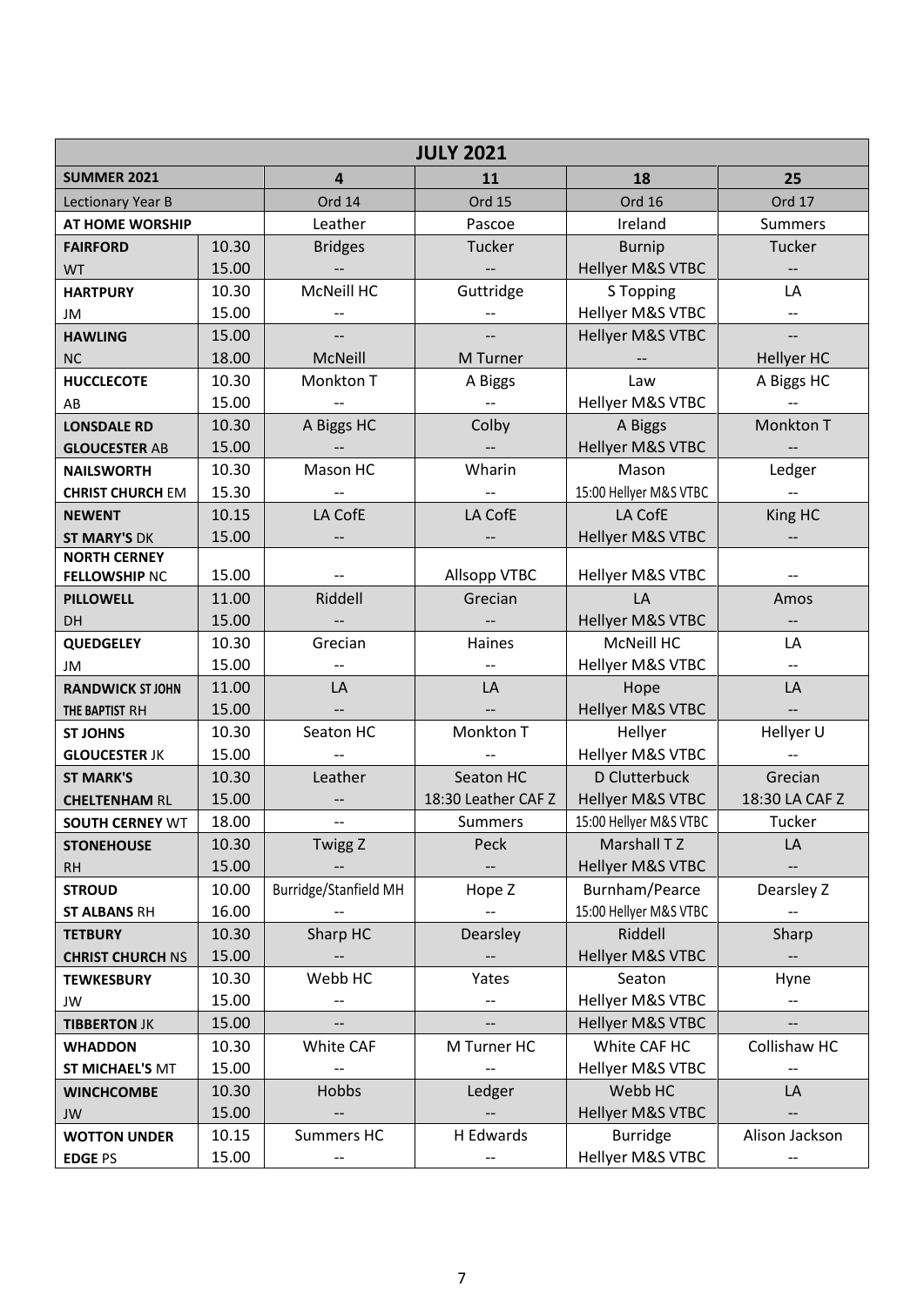| <b>AUGUST 2021</b>       |                |                                     |                          |                          |                |                          |
|--------------------------|----------------|-------------------------------------|--------------------------|--------------------------|----------------|--------------------------|
| <b>SUMMER 2021</b>       |                | $\mathbf{1}$                        | 8                        | 15                       | 22             | 29                       |
| <b>Lectionary Year B</b> |                | Ord 18                              | Ord 19                   | Ord 20                   | Ord 21         | Ord 22                   |
| <b>AT HOME WORSHIP</b>   |                | Hellyer                             | Webb                     | Leather                  | Cooke          | Alan Jackson             |
| <b>ABBEYDALE</b>         | 10.00          | Clarkson                            | Clarkson                 | Clarkson                 | LA             | <b>B</b> Bishop          |
| <b>CHRISTCHURCH</b>      | 15.00          | $\overline{\phantom{a}}$            |                          |                          |                |                          |
| PC                       | 18.00          | Clarkson TIP                        | <b>Clarkson CAF</b>      | Clarkson K&G             |                |                          |
| <b>AMBERLEY</b>          | 8.00           | LA                                  | LA                       | LA                       | Hope HC        | LA                       |
| <b>RH</b>                | 10.00          | LA                                  | LA                       | LA                       | LA             | LA                       |
|                          | 15.00          | --                                  |                          |                          |                | --                       |
| <b>APPERLEY</b>          | 11.00          | $\overline{\phantom{a}}$            | Webb HC                  |                          | LA             | $-$                      |
| JW                       | 15.00          |                                     |                          |                          |                |                          |
| <b>AYLBURTON</b>         | 10.30          | Adlam                               | Norman                   | Ireland HC               | Hyne           | Ireland                  |
| MI                       | 15.00          | --                                  | $\overline{\phantom{a}}$ |                          |                |                          |
| <b>BAILEY LANE END</b>   | 15.00          | $-$                                 |                          |                          |                |                          |
| DН                       | 18.00          | Webb                                | Hargreaves HC            | McNeill                  | Hargreaves     | Ireland                  |
| <b>BARTON STREET</b>     | 10.30          | LA                                  | Hellyer HC               | D Bennett                | U @St John's   | Zimmerman                |
| <b>GLOUCESTER JK</b>     | 15.00          | $\overline{\phantom{a}}$            |                          |                          |                |                          |
| <b>BETHESDA</b>          | 10.30          | LA                                  | Cooke HC                 | Cooke                    | LA             | King AAW                 |
| <b>CHELTENHAM NC</b>     | 15.00          |                                     |                          |                          |                |                          |
| <b>BISHOP'S CLEEVE</b>   | 10.30          | Leather HC                          | J Jackson                | LA                       | Leather        | Cooke                    |
| <b>RL</b>                | 15.00          |                                     | 18:30 LA CAF Z           | $\overline{a}$           | 18:30 LA CAF Z |                          |
| <b>BREAM</b>             | 10.45          | Worgan                              | Hyne                     | Hargreaves HC            | Nott T         | Garner T                 |
| DH                       | 15.00          |                                     |                          |                          |                |                          |
| <b>BRIMSCOMBE</b>        | 10.30          | S Topping HC                        | LA                       | LA                       | LA             | Grecian                  |
| <b>ST</b>                | 15.00          |                                     |                          |                          |                |                          |
| <b>CAM</b>               | 10.00          | LA                                  | LA                       | LA                       | P Edwards      | H Edwards                |
| <b>PS</b>                | 15.00          | $- -$                               | $-$                      |                          |                |                          |
| <b>CHALFORD HILL</b>     | 10.30<br>15.00 | Hope<br>$\mathbb{H}^{\mathbb{Z}}$   |                          | $\overline{\phantom{a}}$ |                |                          |
| <b>RH</b>                | 10.30          |                                     |                          | LA                       | McNeill        | Wills                    |
| <b>CHURCHDOWN</b>        | 15.00          | J Biggs<br>$\overline{\phantom{a}}$ | Seaton HC                |                          |                |                          |
| JM<br><b>CINDERFORD</b>  | 10.30          | LA                                  | Grecian                  | <b>Butler</b>            | Cooke          | Hargreaves HC            |
| DH                       | 15.00          |                                     |                          |                          |                |                          |
| <b>CIRENCESTER</b>       | 10.30          | Tucker                              | LA                       | LA                       | Burnham/Pearce | Cracknell                |
| <b>ASHCROFT WT</b>       | 16.30          |                                     | $\overline{\phantom{a}}$ |                          |                |                          |
| <b>CLEMENTS END</b>      | 15.00          |                                     | $\overline{\phantom{a}}$ | $\overline{\phantom{a}}$ |                |                          |
| MI                       | 18.00          |                                     | Ireland                  |                          | Ireland HC     | Ward                     |
| <b>COALWAY</b>           | 10.30          | Norman                              | Ireland HC               | Nott T                   | Ireland HC     | Rennard                  |
| MI                       | 15.00          | $\overline{\phantom{a}}$            | $\overline{\phantom{a}}$ | <u>.,</u>                |                | $\hspace{0.05cm} \ldots$ |
| <b>DRYBROOK</b>          | 11.00          | LA                                  | Hobbs                    | Garner T                 | Hargreaves HC  | Amos                     |
| DH                       | 15.00          |                                     | $\overline{\phantom{a}}$ |                          |                | $\overline{\phantom{m}}$ |
| <b>DURSLEY</b>           | 10.30          | P Edwards                           | LA                       | Seaton                   | Summers HC     | Riddell                  |
| <b>PS</b>                | 15.00          |                                     | $-$                      |                          |                | $\overline{\phantom{a}}$ |
| <b>EASTINGTON</b>        | 11.00          | LA                                  | <b>Burgin</b>            | LA                       | P Turner       | <b>Burgin</b>            |
| <b>PS</b>                | 15.00          | $\overline{\phantom{a}}$            | $\overline{\phantom{a}}$ | $\overline{\phantom{a}}$ |                | $\overline{\phantom{a}}$ |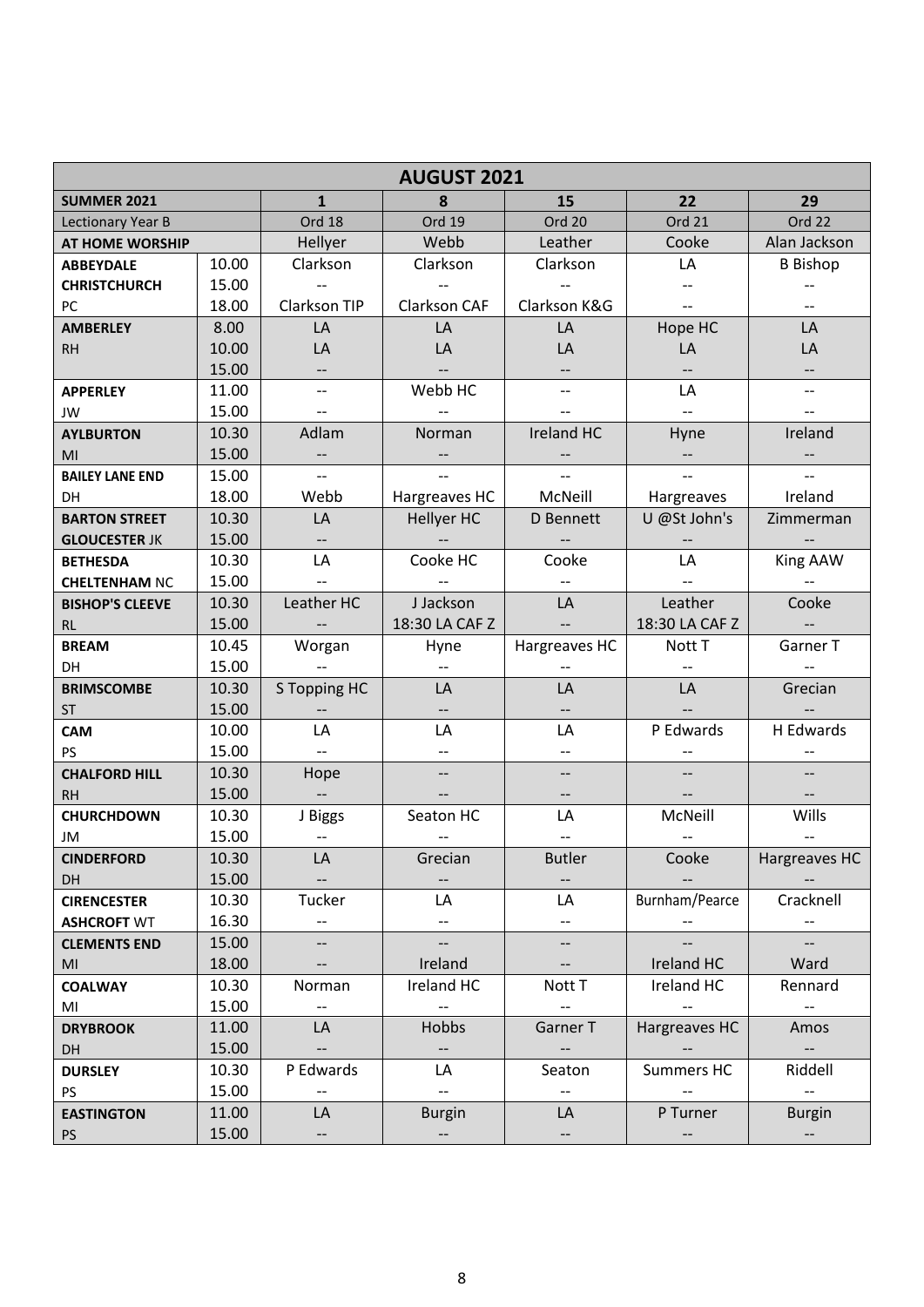|                                         | <b>AUGUST 2021</b> |                                |                          |                                  |                                   |                          |
|-----------------------------------------|--------------------|--------------------------------|--------------------------|----------------------------------|-----------------------------------|--------------------------|
| <b>SUMMER 2021</b>                      |                    | $\mathbf{1}$                   | 8                        | 15                               | 22                                | 29                       |
| Lectionary Year B                       |                    | Ord 18                         | Ord 19                   | Ord 20                           | <b>Ord 21</b>                     | Ord 22                   |
| AT HOME WORSHIP                         |                    | Hellyer                        | Webb                     | Leather                          | Cooke                             | Alan Jackson             |
| <b>FAIRFORD</b>                         | 10.30              | Green                          | Tucker                   | Rolton                           | LA                                | Dearsley                 |
| <b>WT</b>                               | 15.00              | $-\hbox{--}$                   | $\overline{\phantom{a}}$ | $\overline{\phantom{m}}$         | $- -$                             |                          |
| <b>HARTPURY</b>                         | 10.30              | Ireland HC                     | Whiting                  | LA                               | LA                                | Ledger                   |
| JM                                      | 15.00              |                                |                          |                                  | $- -$                             | $\overline{\phantom{a}}$ |
| <b>HAWLING</b>                          | 15.00              | $--$                           | $\overline{\phantom{a}}$ |                                  | $--$                              | $\overline{\phantom{a}}$ |
| <b>NC</b>                               | 18.00              | Leather                        | Allsopp                  | Cooke HC                         | McNeill                           | Cooke                    |
| <b>HUCCLECOTE</b>                       | 10.30              | LA                             | D Clutterbuck            | McNeill                          | A Biggs HC                        | Godden                   |
| AB                                      | 15.00              |                                |                          |                                  | $\overline{\phantom{m}}$          |                          |
| <b>LONSDALE RD</b>                      | 10.30              | A Biggs HC                     | R Clutterbuck            | Godden                           | J Biggs                           | LA                       |
| <b>GLOUCESTER AB</b>                    | 15.00              |                                |                          | $\overline{\phantom{a}}$         | $\overline{\phantom{a}}$          |                          |
| <b>NAILSWORTH</b>                       | 10.30              | Mason HC                       | Mason/Wharin             | Mason                            | Law                               | Marshall T               |
| <b>CHRIST CHURCH EM</b>                 | 15.30              |                                |                          | $\overline{\phantom{a}}$         |                                   |                          |
| <b>NEWENT</b>                           | 10.15              | LA CofE                        | LA CofE                  | <b>King</b>                      | LA CofE                           | LA CofE                  |
| <b>ST MARY'S DK</b>                     | 15.00              |                                |                          | $\overline{\phantom{a}}$         |                                   |                          |
| <b>NORTH CERNEY</b>                     |                    |                                |                          |                                  |                                   |                          |
| <b>FELLOWSHIP NC</b>                    | 15.00              | $\overline{\phantom{a}}$       | Cooke VTBC               |                                  | $\overline{\phantom{a}}$          |                          |
| <b>PILLOWELL</b>                        | 11.00              | Ward                           | Hargreaves HC            | Webb                             | Haines                            | Norman                   |
| <b>DH</b>                               | 15.00              | $- -$                          |                          |                                  | --                                |                          |
| <b>QUEDGELEY</b>                        | 10.30<br>15.00     | LA<br>$\overline{\phantom{a}}$ | LA                       | Hellyer HC                       | LA<br>$- -$                       | McNeill                  |
| JM                                      | 11.00              | LA                             | LA                       |                                  | LA                                | LA                       |
| <b>RANDWICK ST JOHN THE</b>             | 15.00              | $\overline{\phantom{a}}$       |                          | Hope<br>$\overline{\phantom{a}}$ | $\overline{\phantom{a}}$          |                          |
| <b>BAPTIST RH</b>                       | 10.30              | Hellyer HC                     | Daymond                  | LA                               | Hellyer U                         | D Bennett                |
| <b>ST JOHNS</b><br><b>GLOUCESTER JK</b> | 15.00              | $\overline{\phantom{a}}$       |                          | $\overline{\phantom{a}}$         |                                   |                          |
| <b>ST MARK'S</b>                        | 10.30              | LA                             | Leather HC               | Leather                          | Daymond                           | Hellyer                  |
| <b>CHELTENHAM RL</b>                    | 15.00              | $- -$                          | 18:30 Leather CAF Z      | $\overline{\phantom{a}}$         | 18:30 Leather CAF Z               | $\overline{\phantom{a}}$ |
| <b>SOUTH CERNEY WT</b>                  | 18.00              | $-$                            | Tucker                   | --                               | Allsopp                           | $\overline{\phantom{m}}$ |
| <b>STONEHOUSE</b>                       | 10.30              | LA Z                           | <b>Burridge</b>          | LA JFC                           | Hope HC                           | LA Z                     |
| <b>RH</b>                               | 15.00              | $\overline{\phantom{a}}$       | $\overline{\phantom{a}}$ | $\overline{\phantom{a}}$         | $\overline{\phantom{a}}$          | $\overline{\phantom{a}}$ |
| <b>STROUD</b>                           | 10.00              | LA                             | Cracknell Z              | Marshall T                       | Seaton Z                          | Hope HC                  |
| <b>ST ALBANS RH</b>                     | 16.00              | $\overline{\phantom{a}}$       | $- -$                    | $-\!$ –                          | $- -$                             | $\overline{\phantom{a}}$ |
| <b>TETBURY</b>                          | 10.30              | Sharp HC                       | LA                       | Sharp                            | LA                                | LA                       |
| <b>CHRIST CHURCH NS</b>                 | 15.00              | $\overline{\phantom{a}}$       | $\overline{\phantom{a}}$ | $\overline{\phantom{a}}$         | $\overline{\phantom{a}}$          | $\sim$                   |
| <b>TEWKESBURY</b>                       | 10.30              | Webb HC                        | LA                       | LA                               | LA                                | Ward                     |
| JW                                      | 15.00              | $\overline{\phantom{a}}$       | --                       |                                  | $--$                              | $\overline{\phantom{a}}$ |
| <b>TIBBERTON JK</b>                     | 15.00              | $\overline{\phantom{a}}$       | $\overline{\phantom{a}}$ | $\overline{\phantom{a}}$         | $\overline{\phantom{a}}$          | $\overline{\phantom{a}}$ |
| <b>WHADDON</b>                          | 10.30              | White CAF                      | M Turner HC              | White CAF HC                     | Collishaw HC                      | Lewis                    |
| <b>ST MICHAEL'S MT</b>                  | 15.00              |                                |                          |                                  |                                   | $\overline{\phantom{a}}$ |
| <b>WINCHCOMBE</b>                       | 10.30              | LA                             | LA                       | Smith HC                         | LA                                | Alison Jackson           |
| JW                                      | 15.00              | $\overline{\phantom{a}}$       | $--$                     | $\overline{\phantom{a}}$         | $\overline{\phantom{a}}$          |                          |
| <b>WOTTON UNDER</b>                     | 10.15              | Riddell HC                     | Marshall T               | Summers                          | Colby                             | Hobbs                    |
| <b>EDGE PS</b>                          | 15.00              | $- -$                          | $-\hbox{--}$             | $-\hbox{--}$                     | $\hspace{0.05cm} \dashrightarrow$ | $\overline{\phantom{a}}$ |